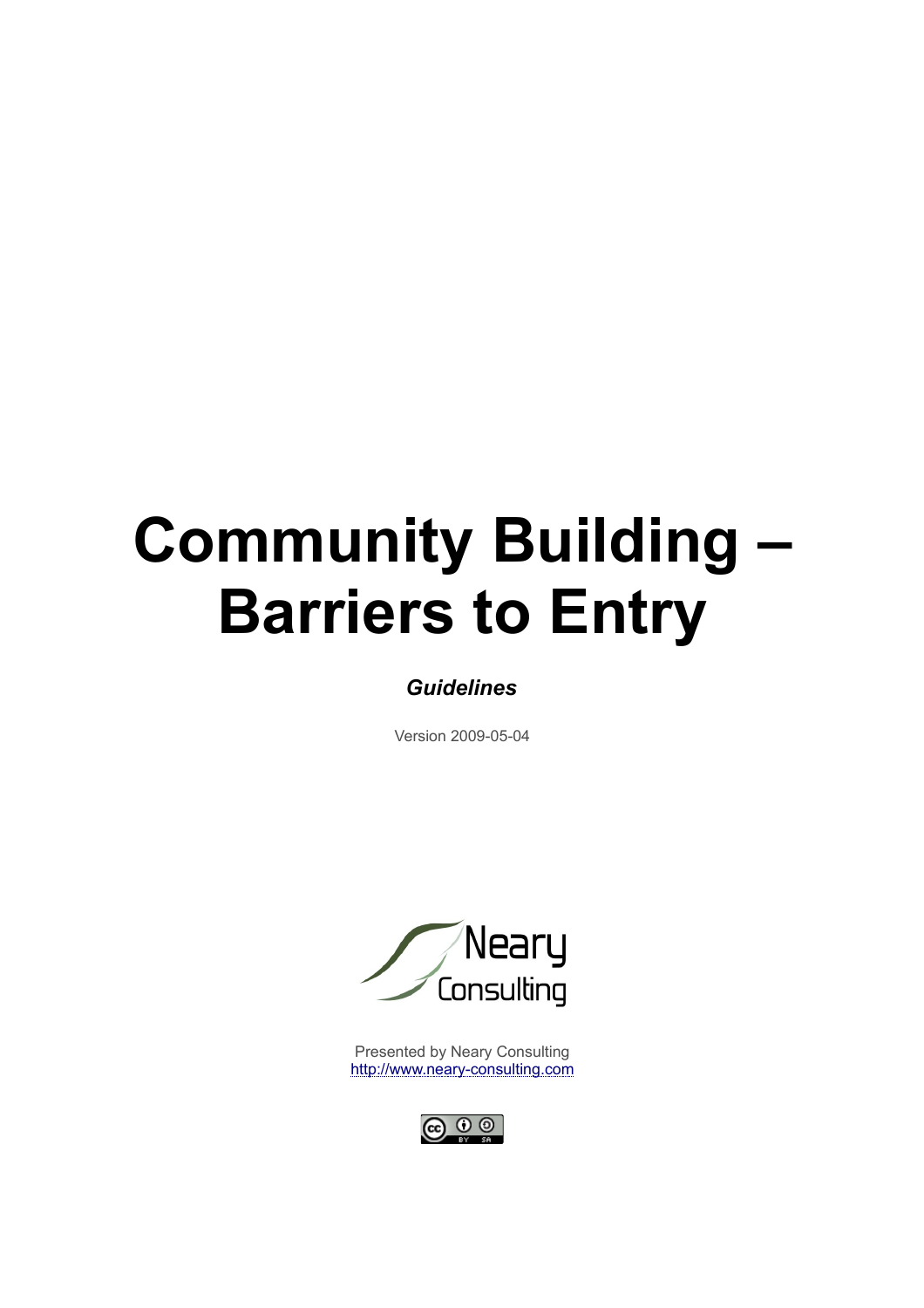# **Table of contents**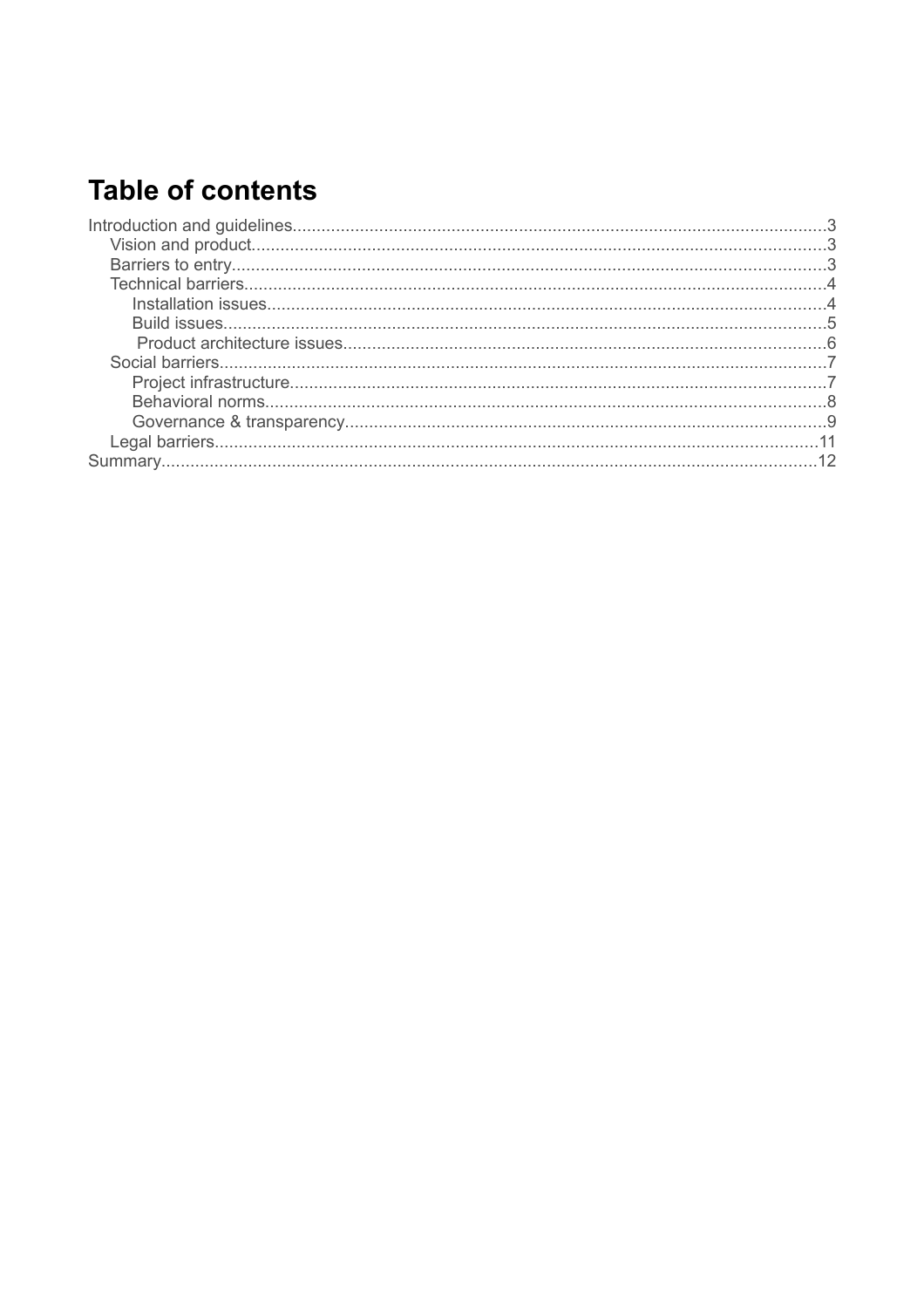# **Introduction and guidelines**

This document is intended to provide an overview on actions recommended for the development of an Open Source community.

Building a successful Open Source community revolves around two essential elements:

- 1. Elaborating a clear, exciting vision around which a community with shared values and a common goal can gather, and building a great product around that vision
- 2. Identifying barriers to entry and systematically removing them from the path of the community

# Vision and product

The elaboration of a vision for the project is specific to each project, and is in many ways the hardest thing to quantify in a project's success. Linus Torvald's initial vision was to create an operating system kernel for x86 – nothing big and professional like GNU – for people who were tired of everything working on Minix. This niche vision was enough to get initial followers excited enough, trying out the software, and sending fixes from the first release.

You need to ask yourself who will get excited about your software, and why – these people are your target early adaptors and developers.

To give an example, Drupal's mission is "to develop a leading edge open-source content management system that implements the latest thinking and best practices in community publishing, knowledge management, and software design", or, as Dries Bruythaert likes to say it, "software to build websites with".

The other aspect, related to the product you build, is how you are different from the other products in your domain. What differentiates Alfresco from Nuxeo, Knowledge Tree, Day, Jahia, and other enterprise content management systems?

Since it is so specific to each project, and the project founders are the best people to elaborate it, I will set aside the project mission, and concentrate instead on the barriers to entry which are the most common roadblocks for community growth.

# Barriers to entry

A barrier to entry, in this context, constitutes an obstacle which a community member must deal with, but which is not core to the project vision and goals.

Some barriers to entry serve a purpose and as such are completely acceptable. One example is the requirement to create an account before creating content in the wiki or submitting a bug or feature request. The benefits of getting more high-quality contributions are outweighed by the additional cost of processing all the spam requests and poor-quality contributions which come with them.

Other barriers to entry serve no purpose, and should be systematically eliminated where possible.

Community barriers to entry can broadly be split into the following categories: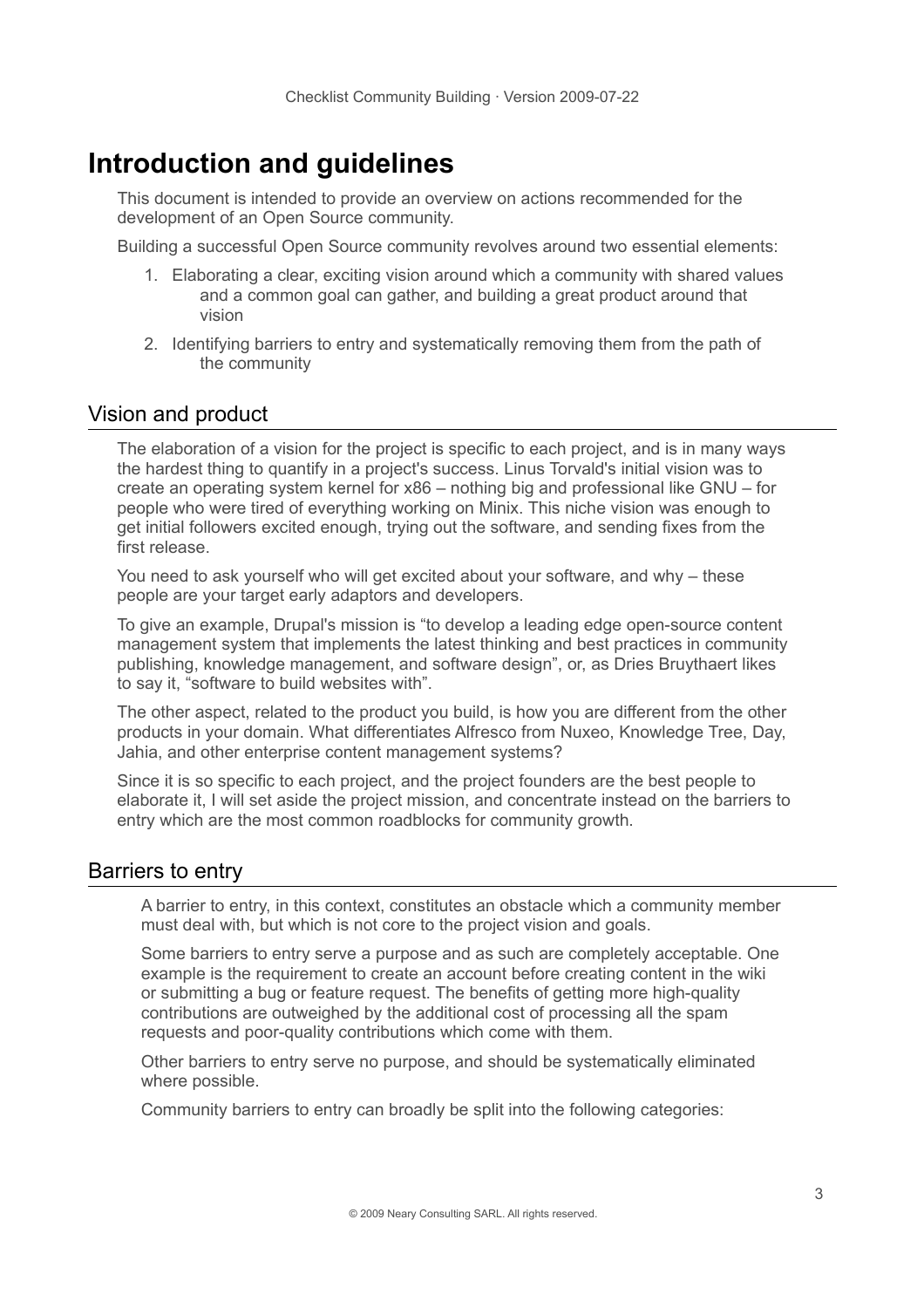1.Technical – related to product architecture, programming language, tools, documentation, website

2.Social – related to project infrastructure, governance model, behavioral norms in the community, relationship between employees and community, transparency of community processes, corporate hierarchy, product plans, management of confidentiality

3.Legal – Related to licensing issues, trademarks, patents

# Technical barriers

This group represents by far the most significant, and the most critical to resolve. Suppose a new developer comes to your website, with the intention of downloading, building and installing the software to try it out, perhaps build a custom template and eventually deploy the software in his company. If he has trouble at this first step, then he may not make the effort to go any further.

If, on the other hand, the installation process goes well, and he is up and running quickly, he may spend time understanding the software, getting an instance up and running, configure some modules, start creating a site, and from there start making changes to the software, giving feedback, or helping other newcomers get started.

There are many types of technical barriers to entry, but here are the most common:

# Installation issues

Before compiling your software, it is likely a new user will download a binary package, or try to install your package from his distribution first.

# □ **Is your software packaged for popular distributions?**

You should target a Windows installer, a Mac application, and the most popular community Linux distributions – Ubuntu (Universe ideally), Fedora Core and OpenSuse. Ubuntu will bring you in Debian, usually, and Fedora Core and OpenSuse ensure decent availability for Red Hat Enterprise and Suse Linux.

#### □ **Does the make install target work well?**

Some packages build fine, but don't respect the standard install directories laid out in LSB. It is best to stick with norms since this allows new developers to leverage previously gained knowledge to find translations, configuration files and documentation.

#### □ **Do you use system versions of dependencies when available?**

It is preferable on Linux distributions to use previously existing versions of libraries such as Hibernate and Lucene rather than installing private copies or packaging precompiled JAR files in your package.

#### □ **Is the configuration of the package more complicated than it needs to be?**

# □ **Is there a good README and INSTALL on getting started, and a "Getting started" page on your website?**

The first steps are the most important, and these files are often your new user's introduction to your community. Are they clear, easy to understand, kept up to date and brief enough to follow as a step-by-step guide?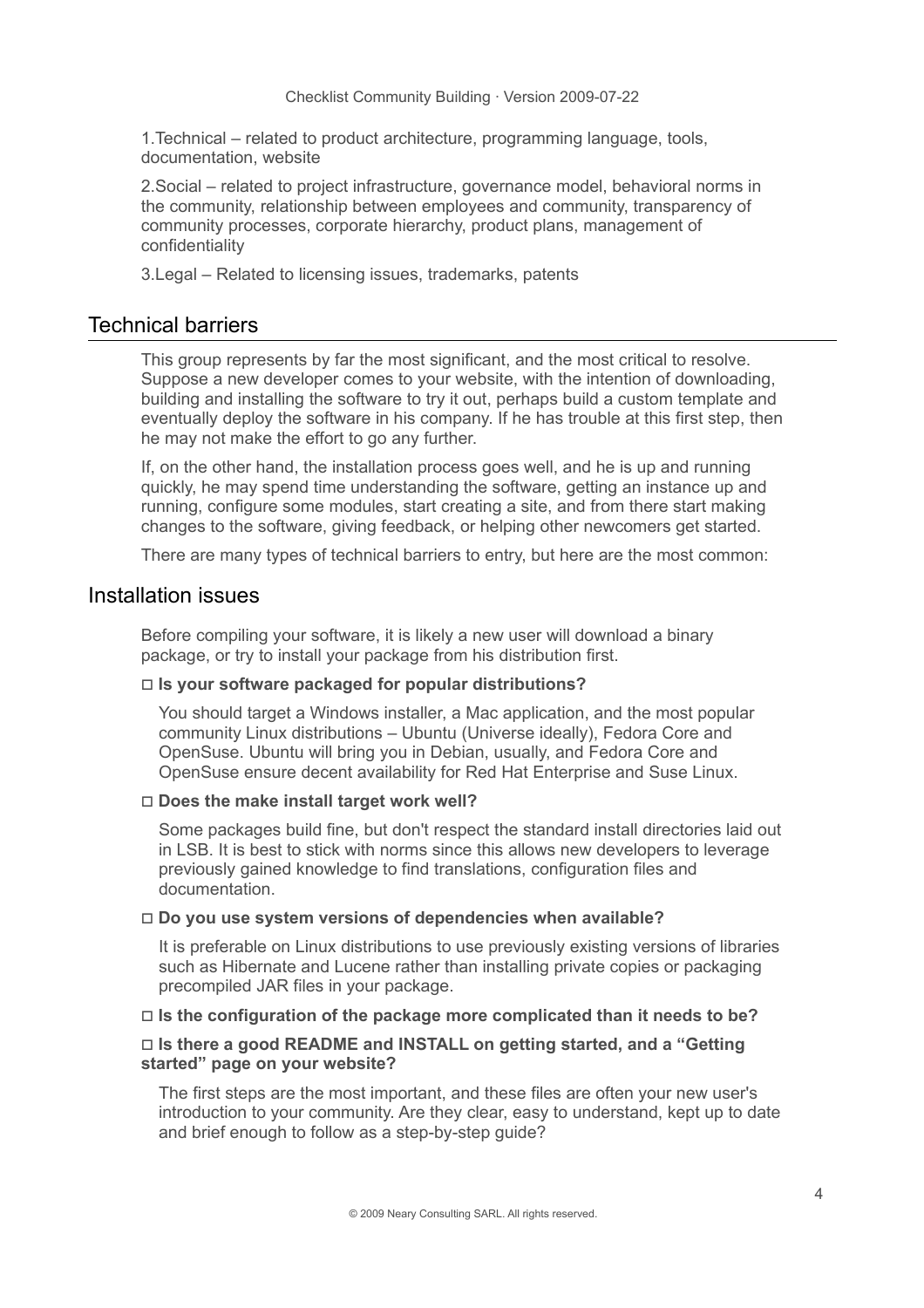#### □ **Is there an easy migration path for data from one version to another?**

Often one of the first things that a developer will do once he has installed and tested the software is upgrade to the latest version. How easy is this operation?

# Build issues

The first issue a developer will have when downloading your product is compiling it ensuring that he has the correct toolchain installed, setting up the build environment, and building and installing the software.

#### □ **Do you use uncommon build tools or development tools?**

Does your software work with ./configure; make; make install? ant install? Or do you require more unusual tools such as cmake or scons? Are you using svn for source control, or have you decided to use a less common tool such as bzr, git, hg or some other SCM?

## □ **Does the software have a large number of dependencies?**

Software with a large number of dependencies may be good architecturally, reusing code wherever possible. But it makes building the software more complicated, sometimes requiring a new developer to struggle with different toolchains, build procedures and packaging issues.

#### □ **Do you require dependencies which are not commonly available in a typical Linux distribution?**

If you require "bleeding edge" software – such as recently released versions of libraries or new or niche libraries which have not yet made their way into the popular Linux distributions (see above), your new developer will have to source these packages, compile them and install them. If you decide to provide precompiled versions of dependencies, or you store source versions of the packages on your developer website, you have a distribution problem keeping these packages in sync with newer releases.

I generally recommend depending on stable released versions of underlying technologies, since you can check version numbers more easily for API compatibility and are more likely to have the software readily available for your developers.

Worst of all is depending on software which is not commonly available, and which depends on another uncommonly available package. A developer can spend hours chasing down rabbit holes looking for the correct versions of required packages.

#### □ **Do you require dependencies whose API changes frequently, making it difficult for the user to know if they have the right version?**

Some libraries make no commitment to release software or document their API for a specific release. FFMpeg is the best known example. If you rely on software like this your users will have a problem – if they try to build your product on a distribution a few months old, or more recent than your reference distribution, it's possible your software will not compile. Be aware of issues with dependency APIs.

#### □ **Do you develop in an uncommon programming language, requiring learning a new language and the installation of a large number of packages?**

Products developed in languages other than C, C++, C#, Java, Python, Perl and Ruby generally require the developer to install an entire toolchain which they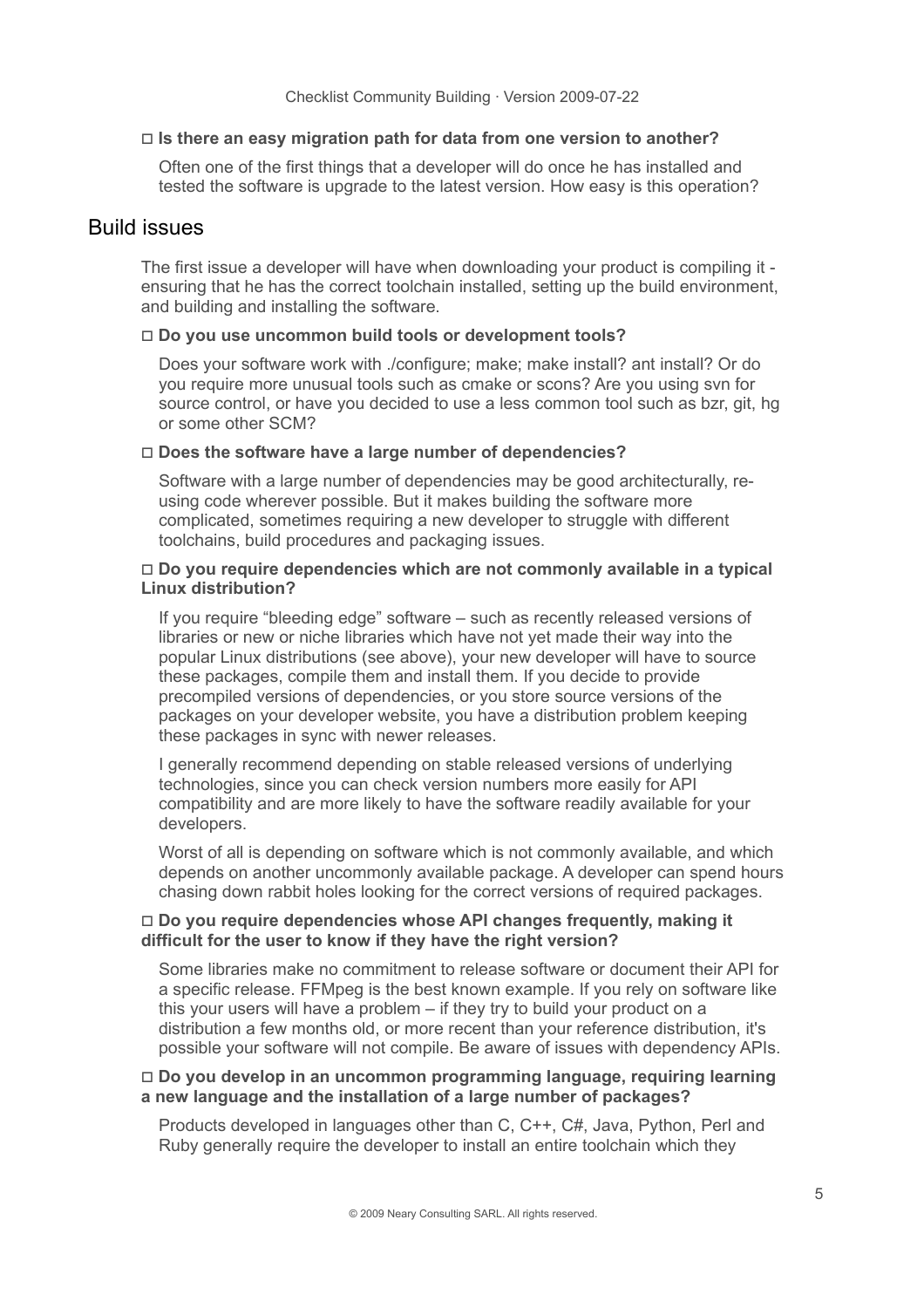would not otherwise have on their computer.

#### □ **Is the source code easy to find and easy to download on the website?**

It is important to have a "Download" link on your community website which brings you to a page where you can download binary & source code versions of the product. This page should also include links for getting recent development builds and latest source code from the project SCM.

#### □ **Does the software take a long time to build?**

OpenOffice.org famously takes over a day to build on a powerful development workstation. Recompiling a one-line change can take hours. Correcting build failures and setting up the initial build environment can take a skilled engineer a week or more. This barrier to entry is far too high.

# Product architecture issues

Once the user has compiled and installed the software, and has started playing with it, the next step will be to modify it to his needs.

#### □ **Is there a good architecture overview document?**

#### □ **Have you identified the three or four most likely changes a developer will need to make, and tailored developer guides for those tasks?**

For example, designing a new theme, developing a custom module, developing a plug-in, creating a new storage back-end, etc. For the GIMP, there is a set of documents on creating a plug-in.

#### □ **Is there a community documentation repository? Is it maintained and accurate?**

Wikis can be tricky. It is important to have a place where the community can contribute documentation and share experiences, but editorial standards in wiki can be wildly varying, and maintaining a high standard in a wiki requires a lot of detailed work. I suggest recruiting members of the community who are passionate about this kind of resource to get involved as official "wiki editors", in the same style as wikipedia. Daily pruning prevents wild outgrowth of wikis.

#### □ **Does your product have a modular architecture that allows newcomers to make small contributions without understanding how everything works?**

Joining a new project with hundreds of thousands of lines of code can be daunting. Ideally, you should be able to gain knowledge of the project from the outside in, staring with a small module or specialised task. Firefox and Thunderbird allow this through add-ons, Eclipse and the GIMP through plug-ins, Drupal and Joomla! through modules and themes. In all cases, there are templates available which do most of the work for the new developer and allow him to concentrate on what he wanted to accomplish as his first contribution.

#### □ **Are proposed contributions evaluated quickly?**

When proposed patches are received, are they reviewed in a timely manner, or can they stay unreviewed in your issue tracker for weeks or months? Do you track average and longest unreviewed patch time regularly? This is a key metric for community satisfaction.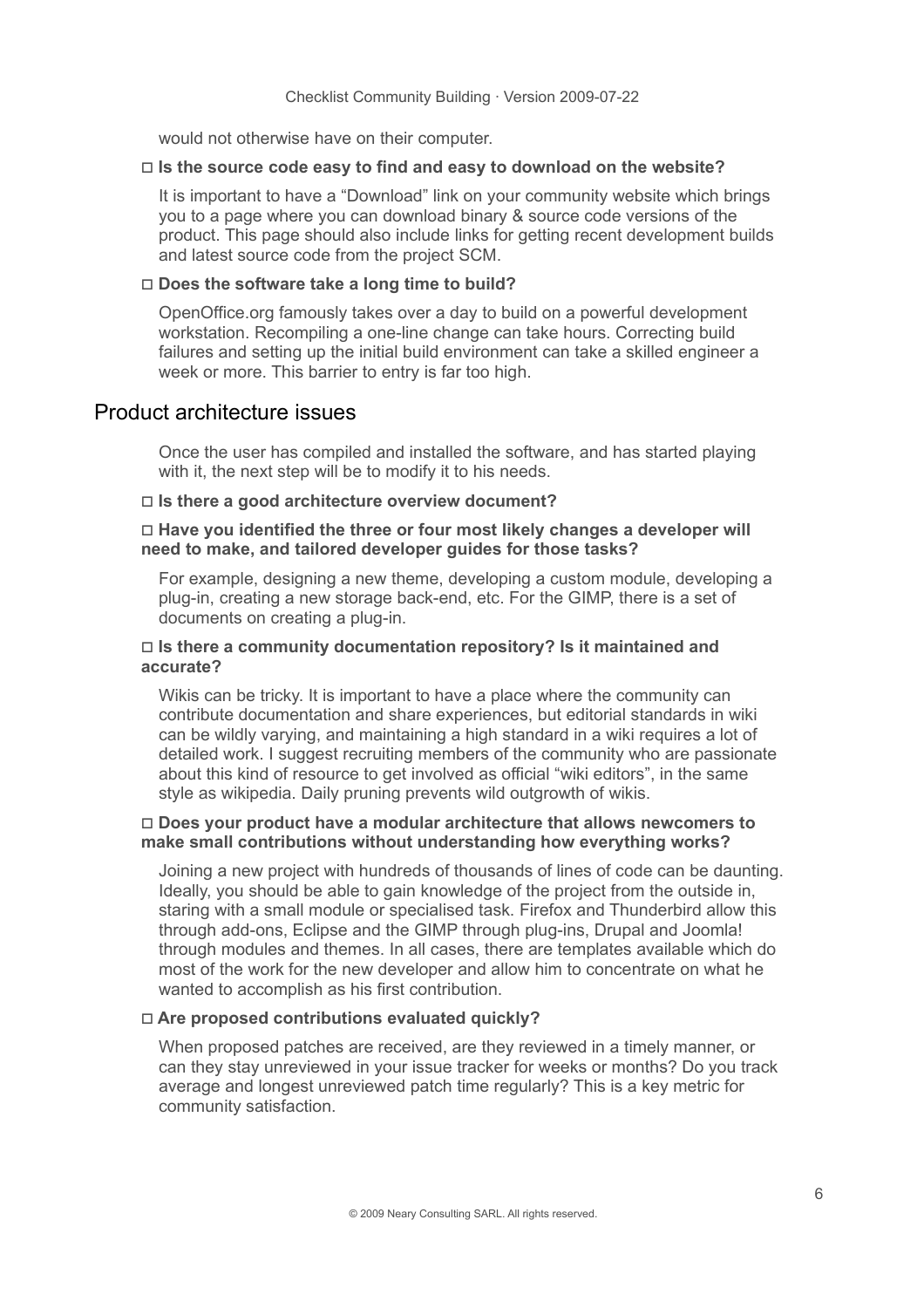# Social barriers

The next most important group of barriers to entry which can exist are social barriers. These are related to a lack of infrastructure, or ill-adapted infrastructure, for your community, social norms which discourage the growth of the community, and a host of other people issues which are independent of the technical nature of your product.

# Project infrastructure

#### □ **Do you have a developer mailing list?**

Developers prefer mailing lists to online forums. Part of this could be tradition, and part of it is practicality. Mailing lists are asynchronous, and you won't miss any messages if you don't check them in a week. They allow easy archival of specific mails or threads for future reference. They provide a more convenient workflow for extracting patches as attachments and applying them locally.

#### □ **Do you have a users forum?**

Depending on the size of the user community, and the volume of developer mail, there may be no benefit in having separate user and developer forums. At a certain stage, however, user related queries will drown out developer discussion, and the creation of a separate user forum can be merited. Unlike developers, users tend to prefer online forums to mailing lists. There is no long term commitment, forums are searchable through Google and other search engines, so you can more easily find the answer to your question yourself, you can come and go as you please – there is value in returning once a month and perhaps answering a question or two, which is more difficult on a mailing list.

One of the difficulties of this difference in preferences is that it can be very difficult to get developers interested in helping out in the user forum. In fact, I don't think that the return on investment is usually worth it. There will always be community members who form a bridge between the developer and user forums, and you should empower them to bring developer related issues up on the mailing list, or sporadically point to an interesting forum thread worth their time and effort.

A useful feature in forum software is the ability to subscribe to threads – you can be notified by email every time someone replies to a thread you are interested in.

#### □ **Do you have bug tracking software?**

Bug tracking software serves a number of purposes – keeping track of the quality of your software is the most obvious. It provides a forum for developers to discuss approaches to fixing bugs and implementing features. It provides a resource for new developers to get involved. And it allows users to see if their problem has already been reported, and report it if not.

There are a number of quality bug tracking solutions out there – most Open Source projects use one of Bugzilla, Trac, Launchpad (hosted by Canonical), SourceForge/gForge or IssueTracker.

#### □ **Do you have a wiki?**

As mentioned above, wikis can be difficult, but provide an invaluable way for contributors to help each other out. A resource worth cultivating and managing.

#### □ **Do you provide a platform for community contributions?**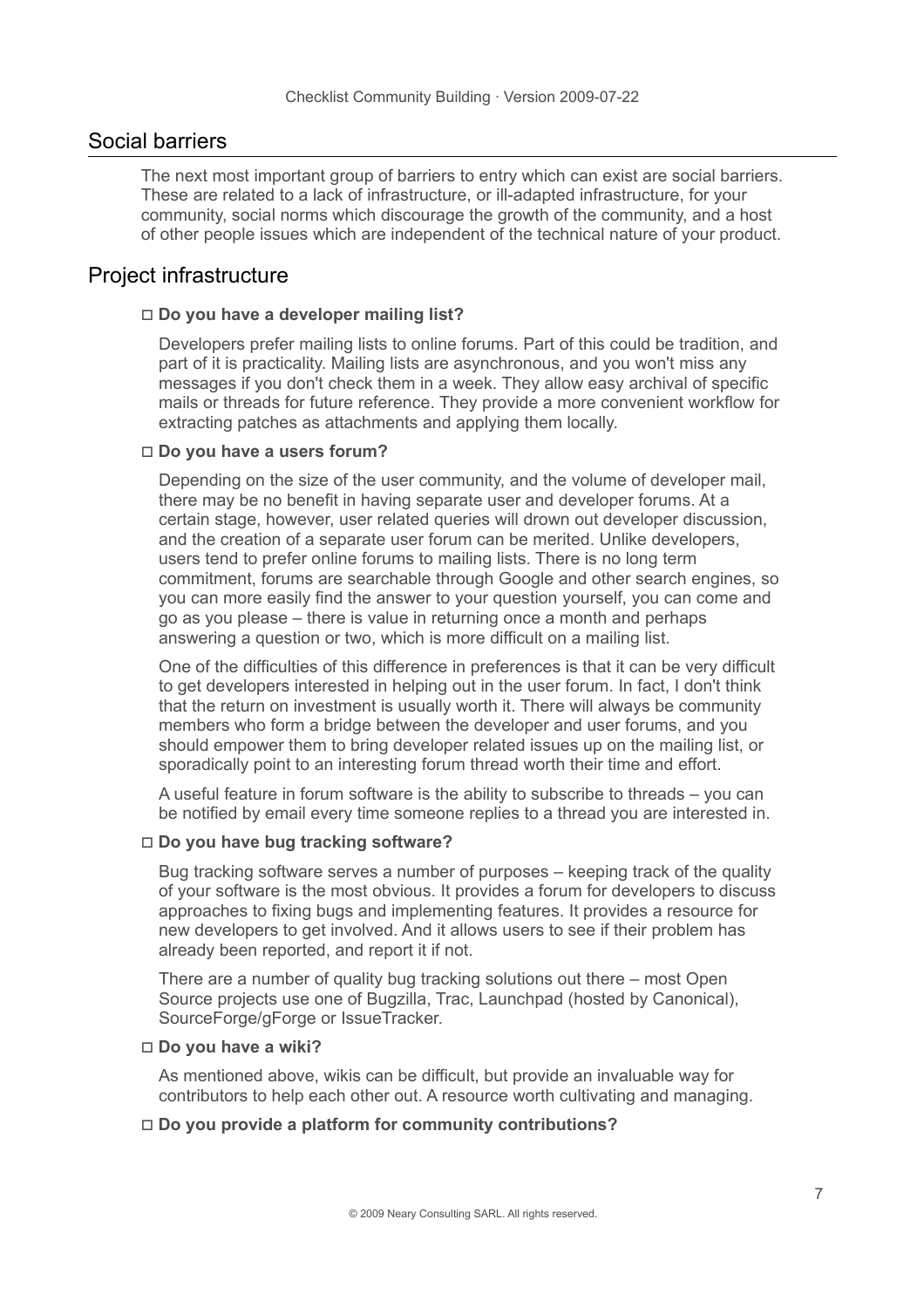Related to whether you have a modular architecture, if it is possible for the community to build modules and package them for separate installation to your core package, do you provide a platform for them to distribute their work? Perl has CPAN, Ruby has RubyForge, Firefox and Thunderbird have their add-on sites, and so on.

Installing a hosted copy of gForge or something similar, and allowing developers to centralise their contributions, gives a lot of advantages.

#### □ **Do you have a real-time communication channel?**

Whether it's a Jabber chatroom or an IRC channel, every project has its own realtime communication channel. These are of limited utility for technical work, but can be useful for public project meetings to discuss progress, chart a roadmap or plan upcoming releases and events. Outside of these, these channels should be social only – no decisions should ever be made on IRC, and any IRC meetings should be well minuted and the minutes posted to a public mailing list for archival. IRC, like private face to face meetings in your office, are ephemeral, and most of the people involved in your project will not be there.

There is a down-side to IRC which should be kept in mind. Over time, the people who will be most active in IRC will tend to be people whose only contribution to your project is being active in IRC. This is not necessarily a good thing. Bear this in mind later, when we talk about the "No asshole rule".

#### □ **Do prominent community members blog? Is there an aggregation of their blogs?**

It is important when building a community to build a sense of belonging. When I say "prominent members of your community", I mean your most public-facing developers, your most active community members and volunteers, and any decision makers on the project. Having your blog aggregated on the project website is a great honour, and builds a great sense of belonging.

Beware, however, of being too lax in what you consider "prominent". An aggregated blog should be in majority posts related to your community. And don't be afraid to exercise editorial control, as long as you are transparent in how decisions are made (see transparency issues below).

# Behavioral norms

Open Source communities are, above all else, social entities. It's not surprising that personality clashes, rudeness, antisocial behaviour, jealousy, resentment and all of the other problems resulting from normal human interaction also occur in Open Source communities. In fact, because of the online nature of communication, it can be all too easy to misunderstand the tone of a message and assign rudeness where none was intended, or on the contrary, allow people who would otherwise be more restrained to be insulting, because they do not see the effects of their insults.

Shepherding a healthy community into being while avoiding the extremes of censorship and political correctness on the one hand, and anarchy and the law of the loudest on the other is one of the most delicate balancing acts you will have to achieve as the community grows.

#### □ **Have you documented accepted behavioral norms?**

Does your project have a community Code of Conduct? Do people "sign up" to it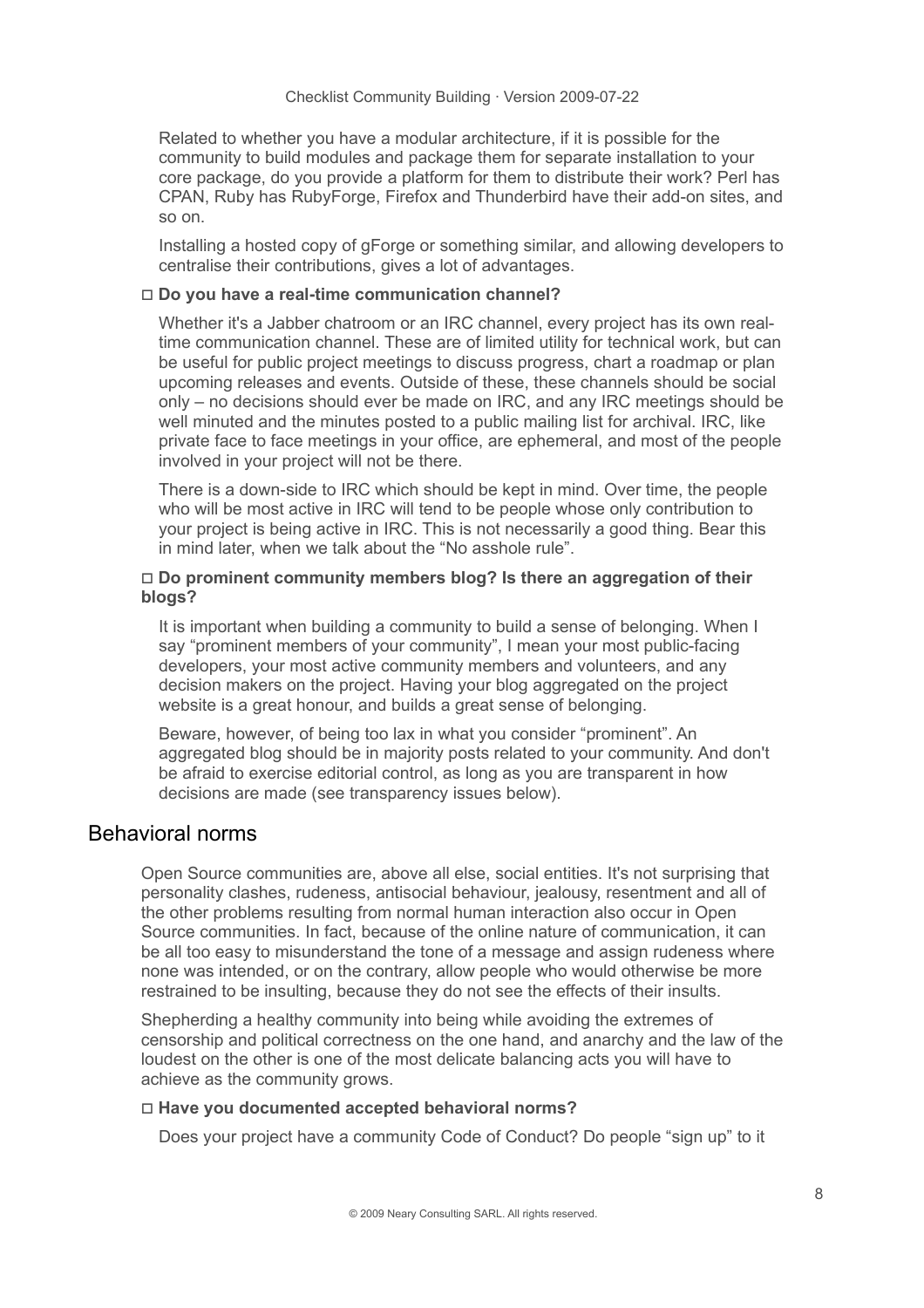when joining the community?

#### □ **Do you enforce a "No asshole rule"?**

Many projects have a Code of Conduct, dictating that people should be nice to one another. Inevitably, someone has to be the bad guy that keeps offenders in check. It's not a nice job, but somebody has to do it – preferably someone who is so irreproachably nice that no-one could ever accuse them of being an asshole themselves.

The cost of not enforcing a rule of no deliberate rudeness, no ad hominem attacks, and making sure that in general people remain civil is that uncivil behavior will become the norm for your forums. The line between what is acceptable and unacceptable will be blurred to the point where all the nice people will either leave or turn nasty to survive in the forum.

### □ **Are employees and community members held to the same behavioral standards?**

It can be uncomfortable to have to publicly rebuke a paid developer who steps over the lines of acceptable behavior on the mailing list. Yet it is essential that community members see that they are being held to the same standards.

# Governance & transparency

A major issue when your business is built on owning a product is who sets the direction for the project, who decides what features are priorities, and what the relationship between your employees and your community members is like.

# □ **Are all of the project's decision makers on the developer mailing list?**

In many corporate projects, the most damaging dynamic is when a decision gets made by someone not on the developer mailing list, and is thus completely unaccountable to the community for the decision. It is damaging for your community, who feels ignored. In the case where these decisions are unpopular, it is damaging for the morale of your developers, who must defend strategic changes in the product they may not agree with. Worse again is when the developer does not defend the decisions, and instead says that they are coming from "marketing" or "management". This is bad for the image of your company also.

One of the things that the Ubuntu community has grown to admire about Mark Shuttleworth, for example, is that when he makes a unilateral decision (which happens rarely, perhaps once a year), he will blog, be on IRC chats, and will defend his decision and explain it. This proximity is important for decision makers within the company, as it gives the community the opportunity to engage before the decision is made, and the decision maker is held accountable for his choice to the community.

### □ **Has your community/corporate governance structure been clearly documented?**

Many forms of technical governance are possible. A dictatorship with a "benevolent dictator for life" is one popular system, rule by committee is another, and all too often anarchy is the system which bubbles up, usually after an initial project founder moves on to other things. The important thing is to document your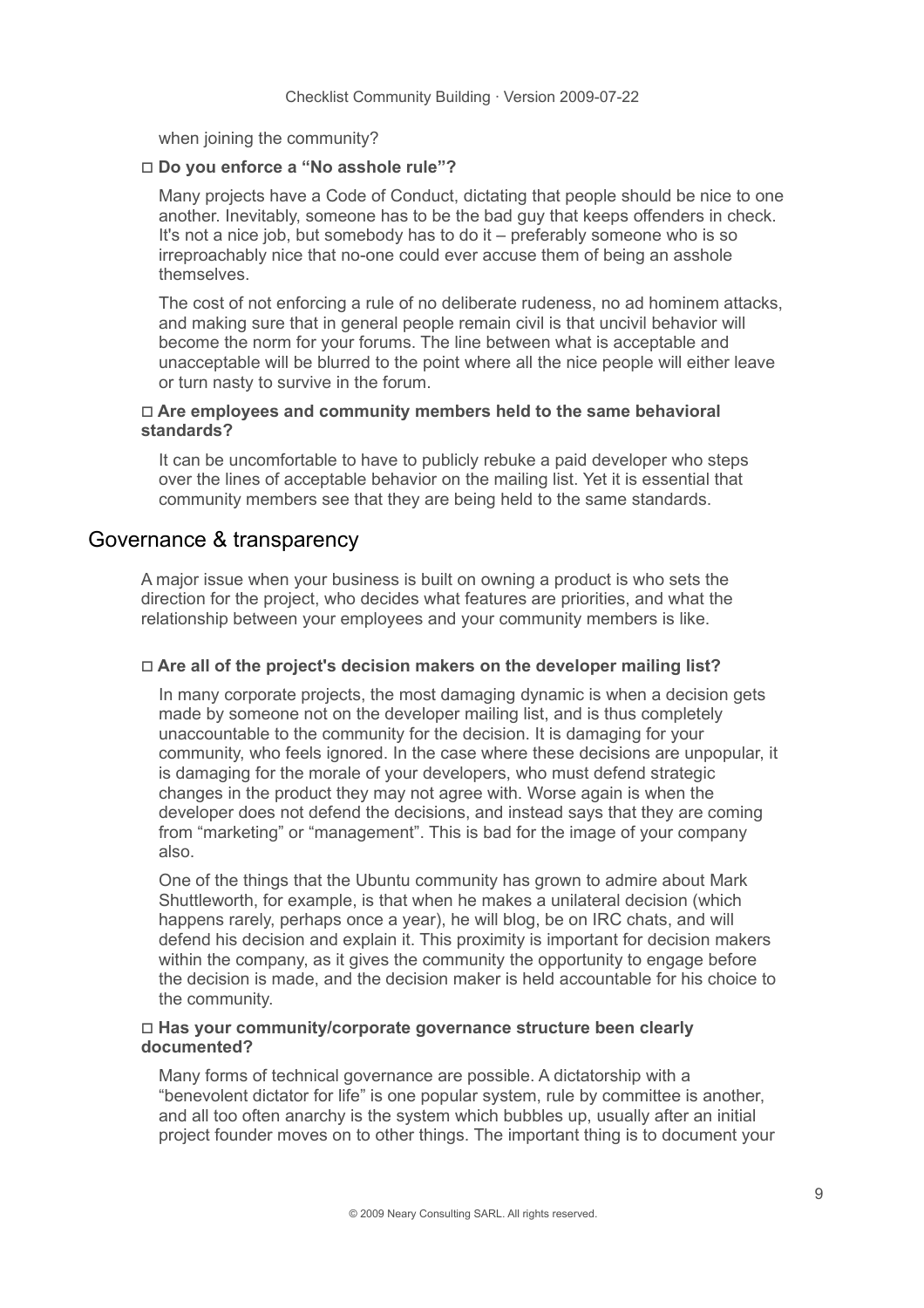governance structure, and ensure that everyone is aware of it.

If your CTO is responsible for all technical decisions in the project, and he has a project manager working with the development team, then that relationship should be clear to the community. If it is the project manager making the technical and architectural decisions, and the marketing manager making user interface decisions, then that should be documented (and your marketing manager should be on the mailing list, and ready to defend his user interface decisions to the community).

### □ **Is there a clear path for external contributors to become core committers?**

Perhaps this is not something which is desirable. Being an external committer means making changes according to a commonly agreed on agenda, but working independent of your company.

If this is something that you would like to see happen, then it should be clear how it can be achieved. What is the level of contribution to be expected? What is the procedure for accepting a new committer?

You should move quickly but carefully to identify key contributors who might become committers. The difference between one external committer and none is enormous. If your first new committer goes well, others will follow. If you do not have any, people will automatically assume that only employees can be core committers.

# □ **Are all your developers active on the mailing list?**

One of the biggest problems I have observed in commercial Open Source projects is development teams who are not used to working in the open. Working with an Open Source community is a learned skill, and timid or busy developers must learn to work on mailing lists, with people not in the same office. This cannot just be thrust upon developers, though. I have seen many developers who are subscribed to the mailing list, and either don't read their mail, or read it, but never reply. One developer I worked with told me he had too much work to do, to be spending time replying to questions on the mailing list. To him, this was tech support – a punishment, rather than recruitment of new developers. For a corporate driven Open Source project to succeed as a community project, your employees (and yourself) must be community members too.

# □ **Do you get key contributors together regularly?**

There are fewer more effective ways to build links in a community than to help them gather in the same place. If you truly have a shared vision and values, your community members and developers will become friends, and your project will benefit. You do not need an event organiser – a meeting room and some low-cost flights may be enough. Sponsor travel, set an agenda, invent an occasion (postrelease party and planning session for next version, for example). Bring key contributors to begin with – but publicise the event and you will be surprised how many peripheral contributors will come on their own.

# □ **Do new employees get the keys to the house on their first day?**

If you give SVN access and every other access to new employees on the day they begin, you are teaching your community members that employees are first class citizens, subject to a different set of rules than everyone else.

I recommend that you use an employee trial period to have the employee worth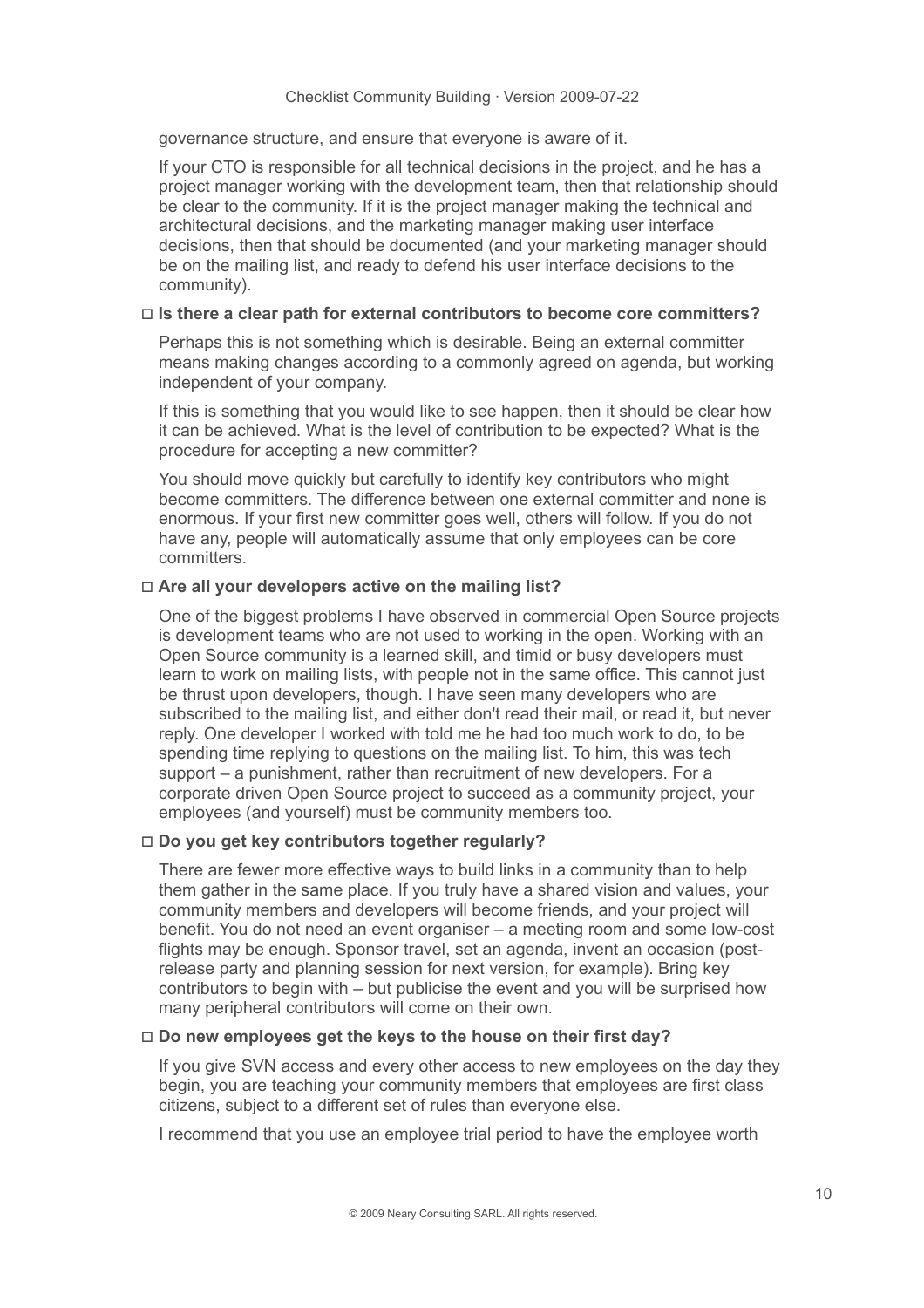through the community processes to become a committer. This has a number of benefits:

- 1. You will identify any shortcomings in community processes, delays in reviewing patches or responding to questions on mailing lists, etc.
- 2. This allows for detailed technical review of the initial patches from your new employee – an evaluation period should be an opportunity to evaluate.
- 3. It allows your new developer to learn the ropes of the community, learn the product and the community processes around the project.

At the end of an evaluation period, if the employee has participated fully in the community, he will certainly have achieved a level of contribution appropriate for becoming a committer, following the public community process.

#### □ **Does the community participate in product roadmap discussions?**

Of course, no-one can tell you what to assign your engineers to. But if your project grows beyond the realms of your company, it is imaginable that another individual or company will want to implement features which are not priorities for you.

Is there a public discussion of what is planned for future releases, what will be developed by your company, and what would be considered for acceptance if developed by someone else?

#### □ **Are all decisions made in public?**

In-office meetings can allow you to make progress fast when you're stuck. You shouldn't derive yourself of the ability to brainstorm in the office, but you must be very careful – office meetings should be minimised, and all discussion and decisions should happen on mailing lists where feasible, to ensure maximum transparency.

#### □ **Are you managing confidentiality?**

It is a reality of the corporate world that sometimes you must embargo some information. A partnership announcement, or some custom commercial development, will require confidentiality for some members of your team.

Are you making sure that as little information as possible is embargoed? If you have a developer working on a confidential project, are you managing the confidentiality around the project, to ensure that the confidential information is curtained off from the rest of your development team?

# Legal barriers

I put these last, because legal issues really do pale into insignificance compared to technical and social issues. However, there are a number of legal barriers to entry which you should be aware of, so that you can remove them or mitigate their effects.

# □ **Do you have a JCA?**

Joint copyright assignment is often required from external contributors in corporate driven Open Source projects. Usual reasons for wanting this are to enable client indemnification, to allow future licensing changes, and to enable resale of the project under a commercial license incompatible with the chosen Open Source license.

Having a JCA means that the first encounter that a developer will have with your